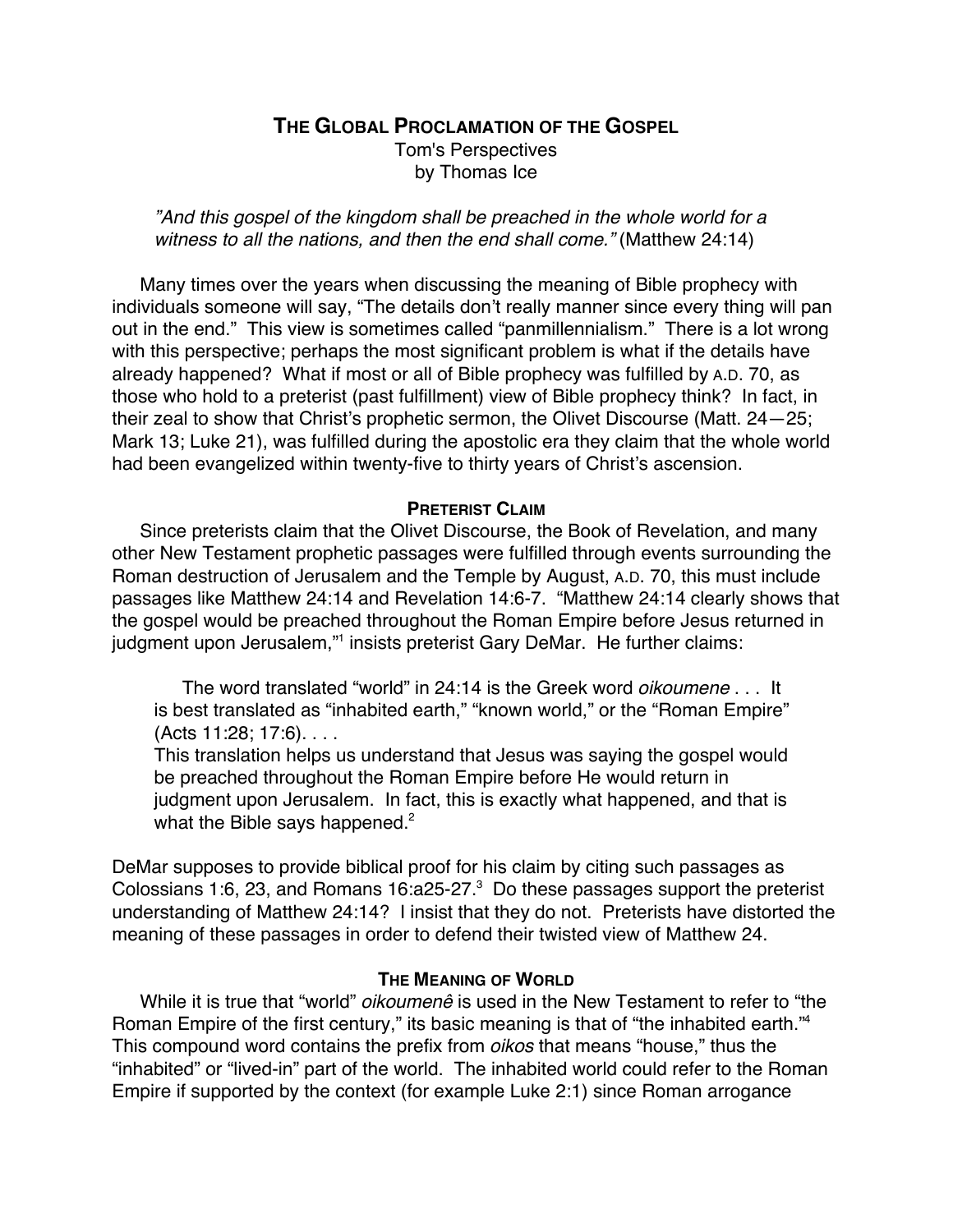thought that nothing of significance existed outside of their realm. However, this word was earlier "used of the Greek cultural world."5

Since the core meaning of *oikoumenê* is "inhabited world," then the scope of its meaning has multiple possibilities depending upon the referent. If the contextual referent is Roman, then it will mean the Roman Empire as in Luke 2:1. However, if its referent is global, then it must include the entire world as in Acts 17:31, which says, "He has fixed a day in which He will judge the world in righteousness." Surely this speaks of the whole globe since not a single individual will escape God's judgment. Clearly oikoumenê can be used globally, even though it may have a more restricted use. The deciding factor is the context. Thus, if Matthew 24:24 was fulfilled in A.D. 70 then it would have a localized meaning as noted by DeMar. However, if it will be fulfilled in the future, then it has the meaning of the entire inhabited world at some future date, which would clearly include much more than the old Roman Empire.

# **COLOSSIANS 1:6, 23**

DeMar uses these passages to teach that the New Testament itself teaches a first century fulfillment of Matthew 24:14. "Paul, without inching and need of further explanation," claims DeMar, "declares that the gospel had been preached in his day to 'every creature under heaven' (Col. 1:23). This is probably hyperbole, but it certainly fulfills what Jesus said would happen within a generation."<sup>6</sup> Jesus was not saying that this would happen within a generation. What are they saying?

The passage reads as follows: "the gospel, which has come to you, just as in all the world . . ." The verb "to come" *páreimi* is the word from which the noun Parousia is derived. It has the core meaning of "to be present" with an emphasis upon the fact that the person, usually a dignitary, is present or has arrived.<sup>7</sup> "Paul uses the vb. *paremi* with the meaning of to be present."<sup>8</sup> Paul is saying that the gospel has come, or been introduced to the Colossian believers, just as it has come, or been introduced in all the world. So this is not a statement about whether the gospel has been preached to a certain area per se, it is a statement about the arrival of the as a global message. "The Colossians are to remember that its range is world-wide," claims Lenski, "the very opposite of the little Judaistic sectlet that has somehow appeared in their midst."9

Paul is saying something similar in Colossians 1:23, which speaks of "the gospel that you have heard, which was proclaimed in all creation under heaven." Does this passage teach that Matthew 24:14 was fulfilled? No it does not. "The phrase 'in all creation," claims Ernest R. Campbell, "is probably best understood as being in the locative case, i.e., it was preached *in the sphere of* or *in the midst of* all creation."<sup>10</sup> In context Paul is explaining why the Gentiles now have the gospel coming to them. It is because its purpose has now been introduced and presented as a global message. J. B. Lightfoot says, "The motive of the Apostle here is at once to emphasize the universality of the genuine Gospel, which has been offered without reserve to all alike, . .."<sup>11</sup> James R. Gray has summed up the point well when he explains:

Paul's claim is to the universal appeal and scope of the gospel. That it is bearing fruit in the world—not that the gospel has been preached in all the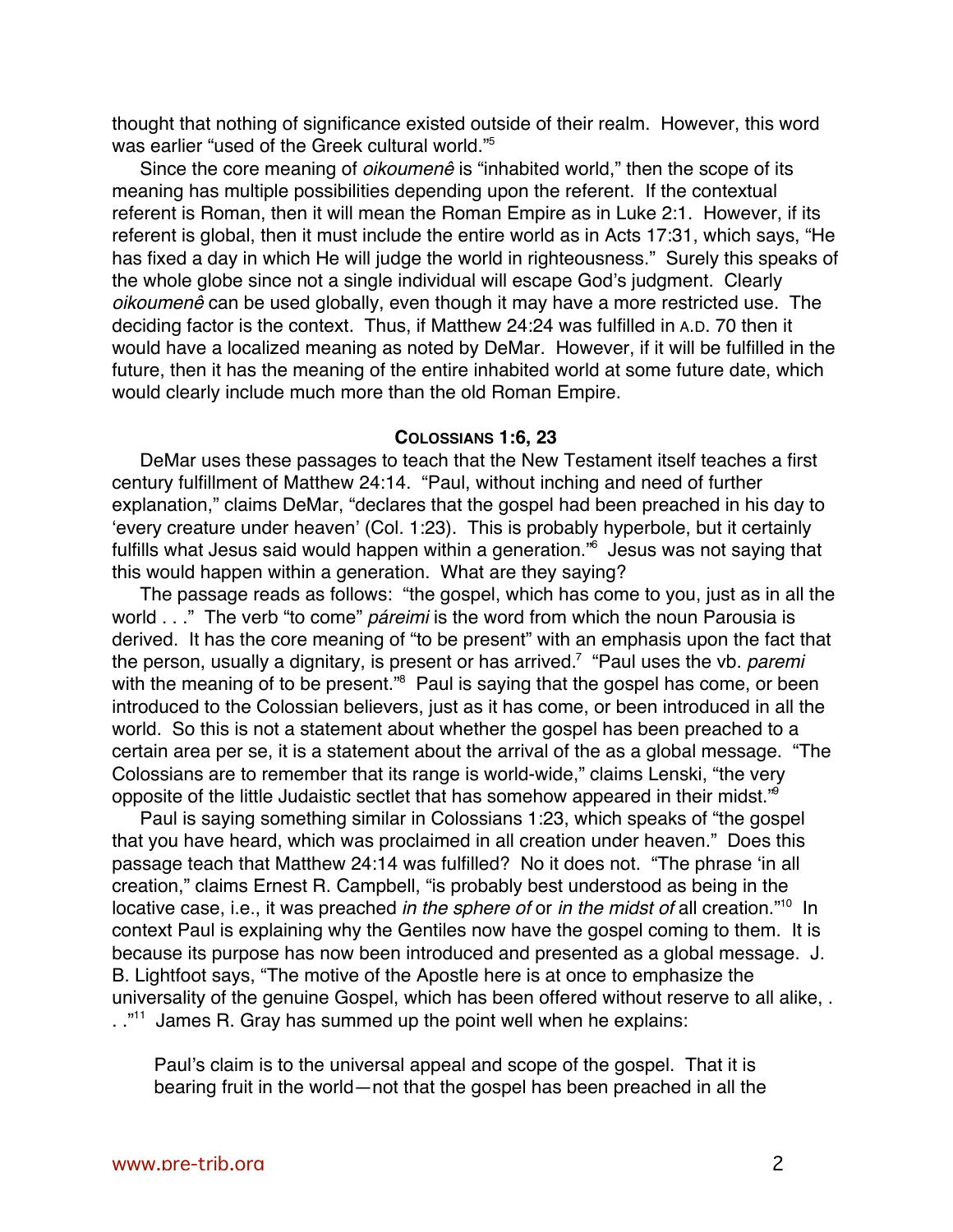world. . . . Paul is talking about the sphere of preaching, not that every creature was preached unto.<sup>12</sup>

### **ROMANS 16:26**

"We also learn from Paul that the gospel 'had been made known to all the nations' in his day (Rom. 16:26)," claims DeMar. "This, too, is a fulfillment of what Jesus said would happen in Matthew 24:14."<sup>13</sup> He also says,

Paul declared that the gospel had "been made known to all the nations," a direct fulfillment of Matthew 24:14 (Rom. 16:26, emphasis added). Notice the verb tense, "has been made known." All the requirements of a pre-A.D. 70 fulfillment are met when we let the Bible interpret the Bible.<sup>14</sup>

Sorry Gary, but Romans 16:26 is not "a direct fulfillment of Matthew 24:14." Jesus said that the gospel would be *preached* to all nations in Matthew 24:14. Paul says that "the mystery . . . has been made know to all the nations." The grammar of Romans 16:25-26 is broken down as follows: First, "has been made know" is an aorist, passive, adjectival participle that is in agreement with the noun "mystery" in verse 25. It is the third of three adjectival participles that are describing things about the mystery. The first two participles are "kept secret" and "is manifested." Gary, where does this passage actually say what you contend it means? Instead, as virtually every commentary will tell you, the purpose of Paul's mystery about the gospel is so that "it reaches throughout the world."<sup>15</sup> H. P. Liddon says that "to all the nations" speaks "of the *range* of destination. Among all the heathen peoples."<sup>16</sup> "Having revealed this truth to Paul, God ordered it preached to all the Gentile nations."<sup>17</sup> This passage informs us that the gospel message has been introduced into the entire world and was intended for every human being throughout all creation. This statement could have been made on the day of Pentecost when the church was born since it speaks to the fact that the gospel mystery tells us that it is not just for Jews, but will include Gentiles as well.

# **ACTS 17:16-31**

I believe that Colossians 1:6, 23 and Romans 16:26 are speaking about the new revelation, called by Paul a mystery, that salvation is now going to include all the Gentile nations. Thus, the gospel should be taken to all nations throughout the world. That is why in both contexts, Paul speaks of the mystery about the Gentiles (see Col. 1:24—2:4; Rom. 16:25-27). The fullest explanation of the mystery is found in Ephesians 2 and 3.

Paul explains the concept of a global message in his sermon on Mars Hill. "Therefore having overlooked the times of ignorance, God is now declaring to men that all everywhere should repent" (Acts 17:30). This passage has many of the same elements found in Paul's epistles where he explains to the church what he meant by that statement. Paul's phrase "the times of ignorance" is a parallel concept to God's having not revealed the mystery in past times (see Rom. 16:25; Eph. 3:6; Col. 1:26). Paul's declaration that "God is now declaring to men that all everywhere should repent,"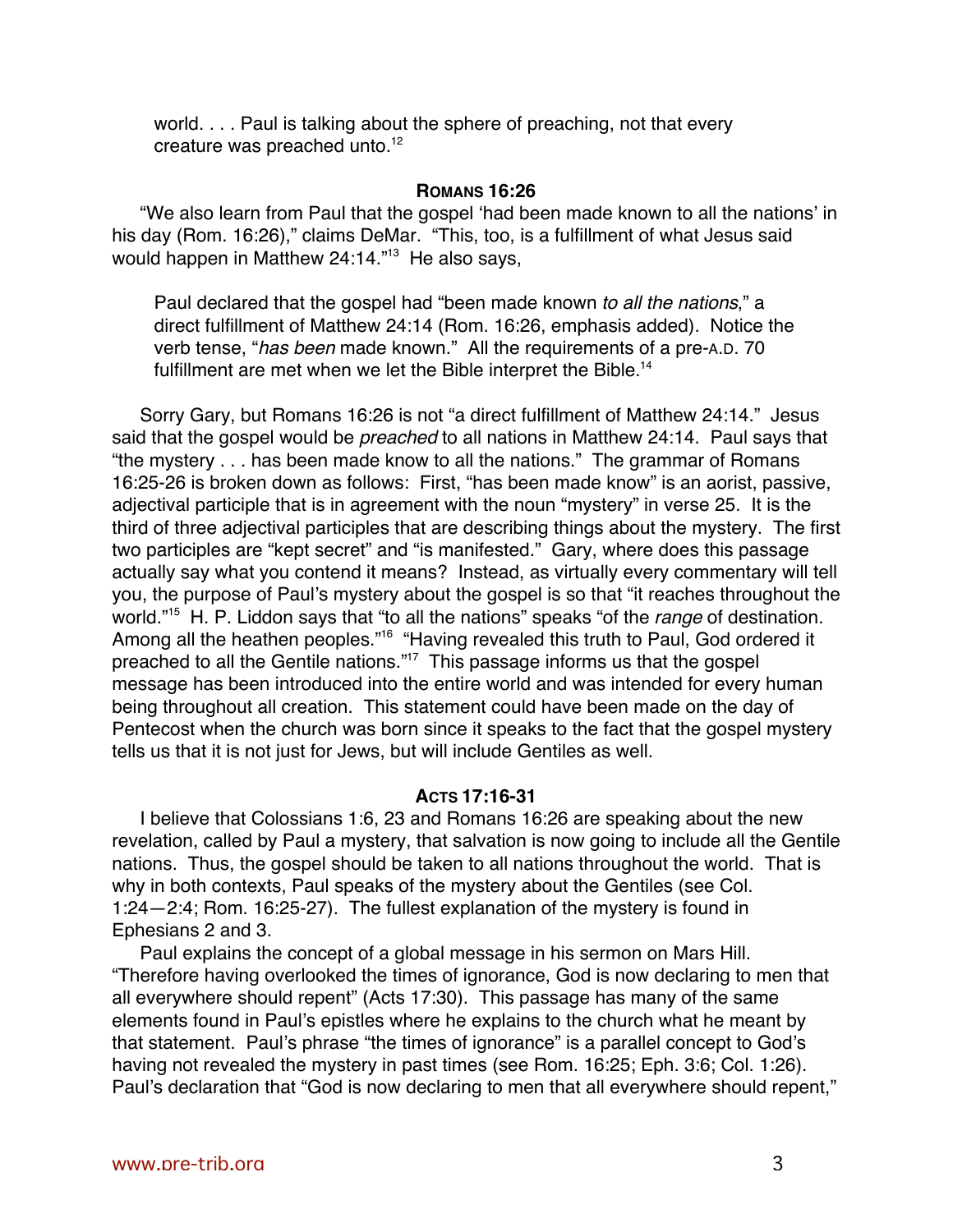is similar to his statements that the gospel message is now going global, for all men everywhere (see Rom. 16:26; Eph. 3:6; Col. 1:27). Paul is now announcing a new global accountability for all men because of the introduction of the gospel. This parallels the concepts taught by this same Paul in Romans, Ephesians, and Colossians.

### **THE GREAT COMMISSION**

If DeMar's view of Matthew 24:14 is true, then one could legitimately assign a similar first century fulfillment to the phrase "all the nations" in Matthew 28:19. If DeMar's logic is followed, it would have required the total fulfillment of the Great Commission by A.D. 70. Why? Our Lord says in the Great Commission that He will be with us "always, even to the end of the age" (Matt. 28:20). This is very similar to the phrase "end of the age" in Matthew 24:3. DeMar teaches that the end of the age occurred, you guessed it, in A.D. 70.<sup>18</sup> Since He applies almost all other uses of the end of the age to the first century, then why not Matthew 28:20. In fact, fellow preterist, Don Preston has written a whole book, using just such preterist logic, that the Great Commission was in fact fulfilled by A.D. 70.<sup>19</sup> Apparently DeMar does not like the implications of his preterist position when consistently applied to the whole New Testament.

#### **CONCLUSION**

The preterist arguments for a first-century fulfillment of Matthew 24:14 are much less than compelling. Their insistence that *oikoumenê* in Matthew 24:14 must refer to the ancient Roman Empire has no traction. If Matthew 24:14 is a future event, then the gospel will be preached across the globe as described in Revelation 14:6-7, which I believe is a parallel passage. Both passages are set in contexts that tell us that this global evangelization will take place just before the middle of the seven-year tribulation. This passage was no more fulfilled during the nativity of the church than was the Great Commission. The prophecy of Matthew 24:24, like all of those in that context, awaits a future fulfilment, specifically during the future tribulation. Maranatha!

#### **ENDNOTES**

<sup>&</sup>lt;sup>1</sup> Gary DeMar, *Last Days Madness: Obsession of the Modern Church* (Powder Springs, GA: American Vision, 1999), p. 88.

<sup>&</sup>lt;sup>2</sup> Gary DeMar, *End Times Fiction: A Biblical Consideration of the Left Behind Theology* (Nashville: Nelson, 2001), pp. 82-83.

<sup>3</sup> DeMar, *Last Days Madness*, pp. 87-89; DeMar, *End Times Fiction*, p. 83. <sup>4</sup>

William F. Arndt and F. W. Gingrich, *A Greek-English Lexicon of the New Testament* (Chicago: University of Chicago Press, 1957), p. 563.

<sup>5</sup> Horst Balz & Gerhard Schneider, editors, *Exegetical Dictionary of the New Testament*, 3 vols. (Grand Rapids: Eerdmans, 1991), vol. 2, p. 503.

<sup>&</sup>lt;sup>6</sup> Gary DeMar, "Will the Real Anti-Prophets Please Stand Up?" from the following internet site: http://www.preteristarchive.com/CriticalArticles/demar-gary\_da\_01.html.

<sup>7</sup> Gerhard Kittel & Gerhard Friedrich, editors, *Theological Dictionary of the New Testament*, 10 vols. (Grand Rapids, Eerdmans, 1967), vol. V, p. 859.

<sup>8</sup> Colin Brown, editor, *Dictionary of New Testament Theology*, 4 vols. (Grand Rapids: Zondervan, 1986), vol. 2, p. 899.

<sup>&</sup>lt;sup>9</sup> R. C. H. Lenski, *The Interpretation of St. Paul's Epistles to the Colossians, . . . (Minneapolis: Augsburg, 1946), p.*